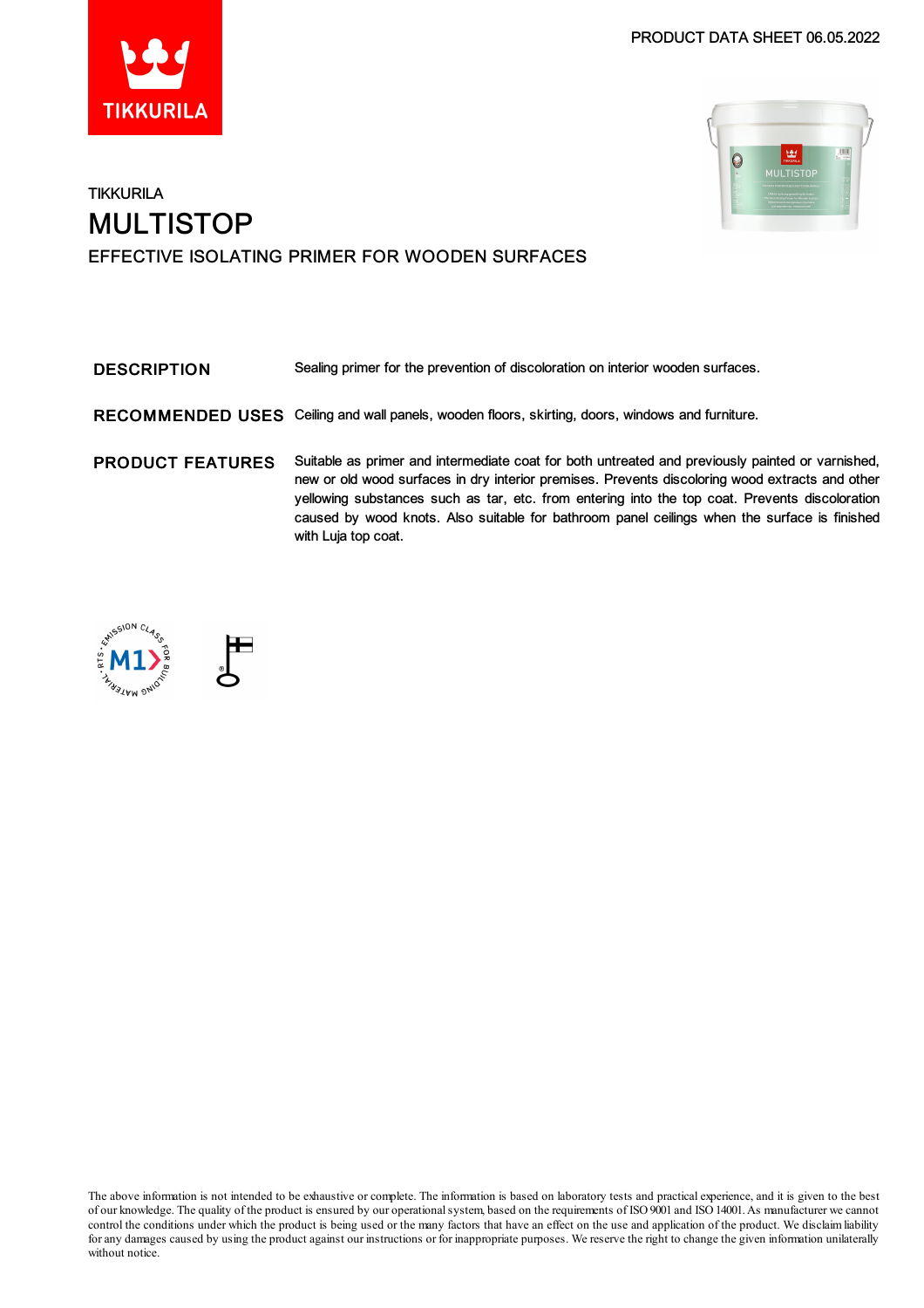

# MULTISTOP

| <b>TECHNICAL DATA</b>     |                                                                                                                                          |
|---------------------------|------------------------------------------------------------------------------------------------------------------------------------------|
| <b>Colour Shades</b>      | White F497                                                                                                                               |
| <b>Gloss</b>              | Matt.                                                                                                                                    |
| Coverage                  | approx. 7 m <sup>2</sup> /l (minimum amount to be applied 260 g/m <sup>2</sup> , wet film thickness 200 µm,<br>dry film thickness 75 µm) |
| Can sizes                 | 11, 31, 101                                                                                                                              |
| <b>Application method</b> | Brush, roller or spray gun. Airless spray nozzle 0.013", no thinning.                                                                    |
| <b>Drying time</b>        | Touch-dry after approx. one hour. Recoatable the following day.                                                                          |
| Density (kg/l)            | 1.3 kg/l, ISO 2811                                                                                                                       |
| Volume solids (%)         | 41                                                                                                                                       |
| <b>VOC</b>                | (cat A/a) 30g/l(2010)<br>Multistop contains VOC max. 30 g/l                                                                              |
| <b>Storage</b>            | Protect from frost.                                                                                                                      |
|                           |                                                                                                                                          |
|                           |                                                                                                                                          |
|                           |                                                                                                                                          |
|                           |                                                                                                                                          |
|                           |                                                                                                                                          |
|                           |                                                                                                                                          |
|                           |                                                                                                                                          |
|                           |                                                                                                                                          |
|                           |                                                                                                                                          |
|                           |                                                                                                                                          |
|                           |                                                                                                                                          |

The above information is not intended to be exhaustive or complete. The information is based on laboratory tests and practical experience, and it is given to the best of our knowledge. The quality of the product is ensured by our operationalsystem, based on the requirements of ISO9001 and ISO14001.As manufacturer we cannot control the conditions under which the product is being used or the many factors that have an effect on the use and application of the product. We disclaimliability for any damages caused by using the product against our instructions or for inappropriate purposes. We reserve the right to change the given information unilaterally without notice.